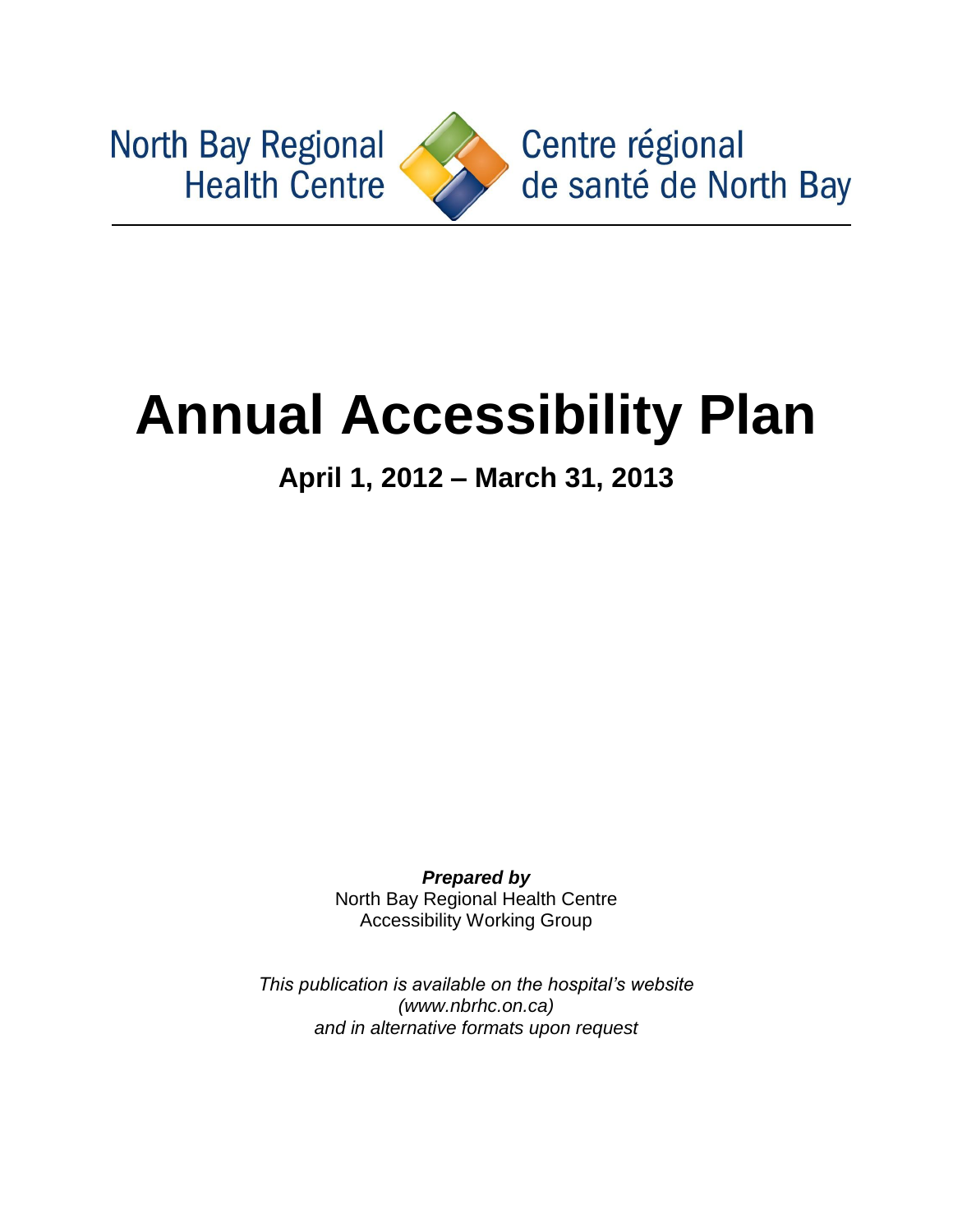# Table of Contents

- **1.0** EXECUTIVE SUMMARY
- **2.0** Implementation Approach
- **3.0** Aim
- **4.0** Definitions
- **5.0** Objectives
- **6.0** Description of the North Bay Regional Health Centre
- **7.0** The Accessibility Working Group
- **7.1** Terms of Reference
- **8.0** Hospital Commitment to Accessibility Planning
- **9.0** Barrier Identification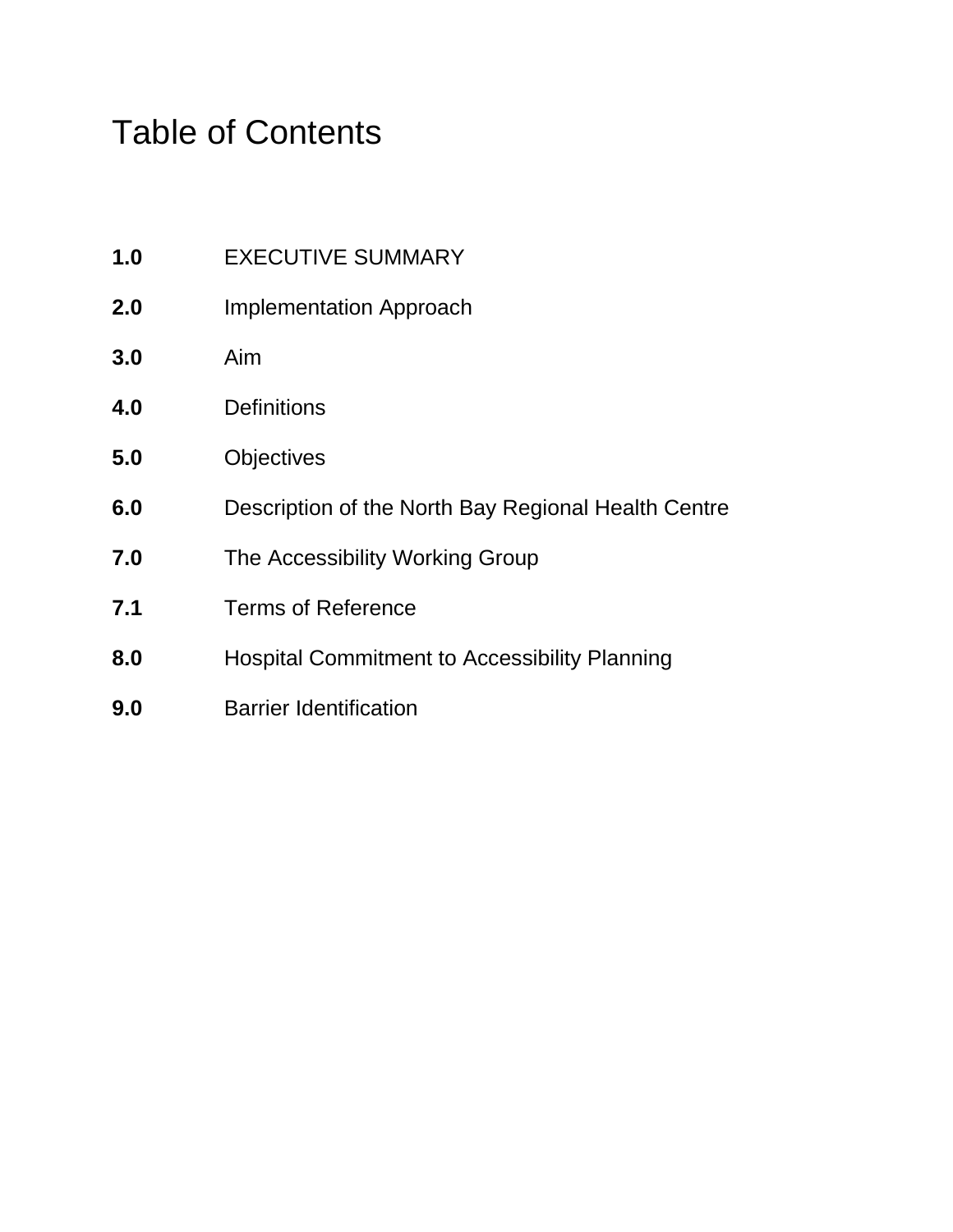# **1.0 Executive Summary**

The purpose of the *Ontarians with Disabilities Act, 2001* (ODA) is to improve opportunities for people with disabilities and to provide for their involvement in the identification, removal and prevention of barriers to their full participation in the life of the province. To this end, the ODA requires each hospital to prepare an annual accessibility plan; to consult with persons with disabilities in the preparation of this plan; and to make the plan public.

The Accessibility for Ontarians with Disabilities Act, 2005 (AODA) builds on the ODA by defining standards and measures of enforcement in order to achieve a fully accessible Ontario by 2025. Under the AODA, Provincial Standard Development Committees were established to develop accessibility standards in the following five areas:

- Customer Service
- Transportation
- Information and Communication
- Built Environment
- Employment

The Accessibility Standards for Customer Service Regulation is the first standard to become law. It came into effect on January 1, 2008. Public sector organizations, such as hospitals, had to meet the requirements under this standard by January 1, 2010. On September 2, 2010, the Ontario Ministry of Community and Social Services proposed an Integrated Accessibility Regulation under the AODA. The proposed Regulation would combine three accessibility standards into one – information and communication, employment and transportation. The Integrated Accessibility Regulation was enacted in April 2011.

The North Bay Regional Health Centre (NBRHC) is committed to the continual improvement of access to hospital facilities, policies, programs, practices and services for patients and their family members, staff, health care practitioners, volunteers and members of the community with disabilities; the participation of persons with disabilities in the development and review of its annual accessibility plans; and the provision of quality services to all patients and their family members and members of the community with disabilities.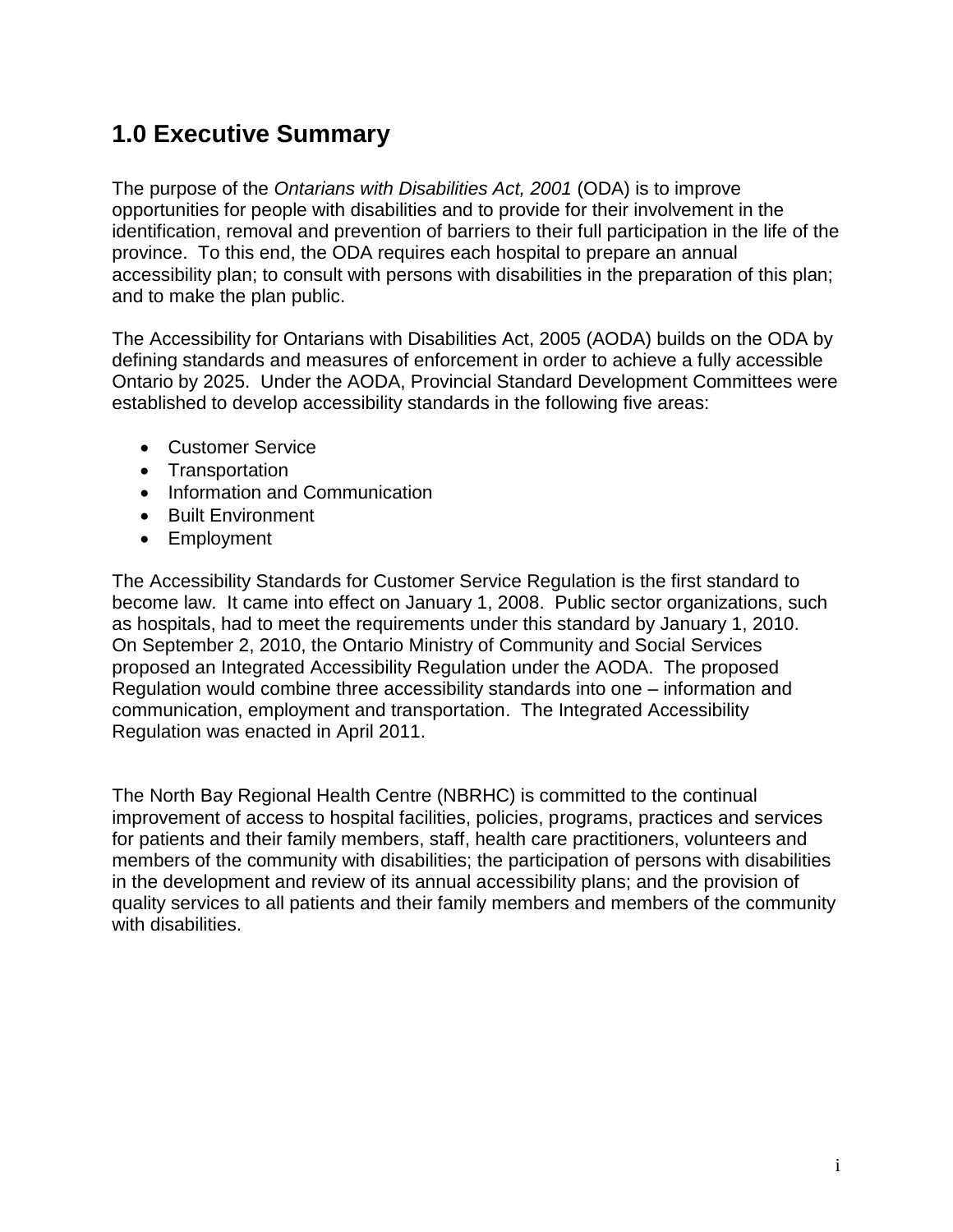# **2.0 Implementation Approach**

The purpose of the AODA is to "improve opportunities for people with disabilities and to provide for their involvement in the identification, removal and prevention of barriers to their full participation in the life of the province‖ (ODA 2001). The purpose of the Accessibility for Ontarians with Disabilities Act (AODA) is accessibility for all Ontarians by 2025 through the development of standards and enforcement mechanisms.

The Accessibility Committee of The North Bay Regional Health Centre is committed to the philosophy of the AODA and ODA and to fulfilling the obligations under these Acts.

# **3.0 Aim**

This plan describes: (1) the measures that the Hospital has taken in the past year and (2) the measures that the Hospital will take during the coming year to identify, remove and prevent barriers to people with disabilities who live, work in or use the facilities and services of the Hospital, including patients and their family members, staff, health care practitioners, volunteers and members of the community. It also reports on the organizations' compliance with AODA Customer Service Standard. The ultimate goal for our organization is to integrate accessibility planning into budget and other strategic and operational planning cycles.

# **4.0 Definitions**

For the purpose of this Plan, the following definitions apply (ref. ODA, 2001)

A **"barrier"** is:

 anything that prevents a person with a disability from fully participating in all aspects of society because of his or her disability, including a physical barrier, an architectural barrier, an informational or communications barrier, an attitudinal barrier, a technological barrier, a policy or a practice.

## **A "Disability"** is:

- any degree of physical disability, infirmity, malformation or disfigurement that is caused by bodily injury, birth defect or illness and, without limiting the generality of the foregoing, includes diabetes mellitus, epilepsy, a brain injury, any degree of paralysis, amputation, lack of physical co-ordination, blindness or visual impediment, deafness or hearing impediment, muteness or speech impediment, or physical reliance on a guide dog or other animal or on a wheelchair or other remedial appliance or device,
- a condition of mental impairment or a developmental disability,
- a learning disability, or a dysfunction in one or more of the processes involved in understanding or using symbols or spoken language,
- a mental disorder, or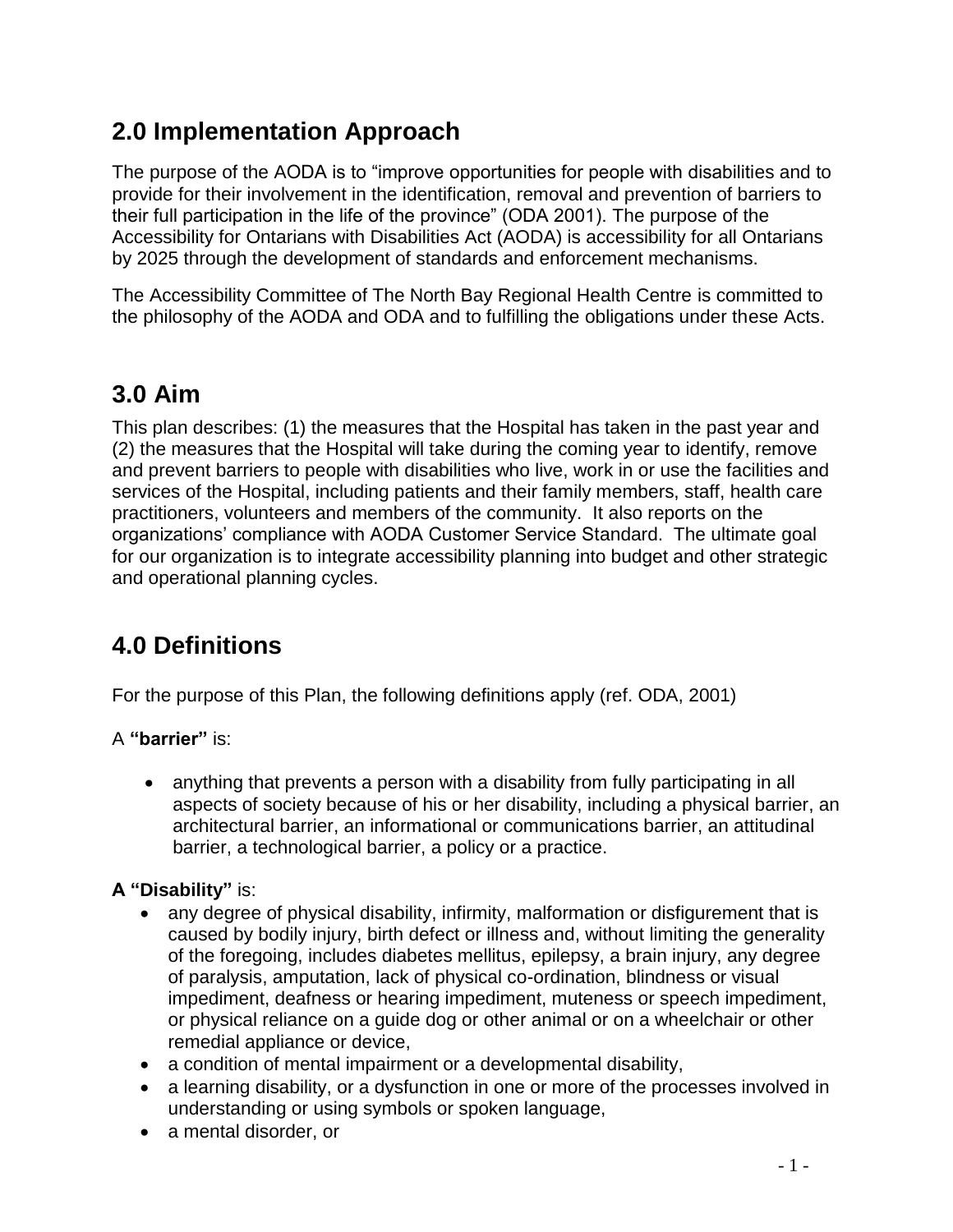an injury or disability for which benefits were claimed or received under the insurance plan established under the Workplace Safety and Insurance Act, 1997

# **5.0 Objectives**

This plan:

1. Describes the process by which the Hospital will identify, remove and prevent barriers to people with disabilities.

2. Reviews efforts at the Hospital to remove and prevent barriers to people with disabilities over the past year.

3. Identifies the by-laws, policies, programs, practices and services that The Hospital will review in the coming year to identify barriers to people with disabilities.

4. Describes the measures the Hospital will take in the coming year to identify, remove and prevent barriers to people with disabilities.

5. Describes how the Hospital will make this accessibility plan available to the public.

6. Complies with the Accessibility Standards as set out by the Accessibility Directorate of Ontario.

# **6.0 Description of The North Bay Regional Health Centre**

The North Bay Regional Health Centre (NBRHC) is a unique healthcare organization with three primary roles. It provides acute care services to North Bay and its surrounding communities, it is the district referral centre providing specialist services for smaller communities in the area, and it is the specialized mental health service provider serving all of northeast Ontario

NBRHC has 420 beds and numerous outpatient and outreach services in North Bay and throughout the northeast region.

NBRHC is one of four major acute care hospitals serving northeast Ontario; the others being Sault Area Hospital, Timmins and District Hospital and Health Sciences North (Sudbury). The area is also served by small community hospitals like Mattawa and West Nipissing General hospitals.

NBRHC's Regional Mental Health Service provides inpatient beds in North Bay and Sudbury and outpatient and outreach services that throughout the region—from Hudson Bay to Muskoka from Sault Ste. Marie to the Quebec border.

A major teaching centre for students in medicine, psychiatry, nursing and allied health professions, NBRHC is proud to be affiliated with the Northern Ontario School of Medicine, Nipissing University, Canadore College and several other Ontario colleges and universities.

North Bay Regional Health Centre is chairing the development of a regional *Academic Health Science Research Network* to better address the unique needs of the north and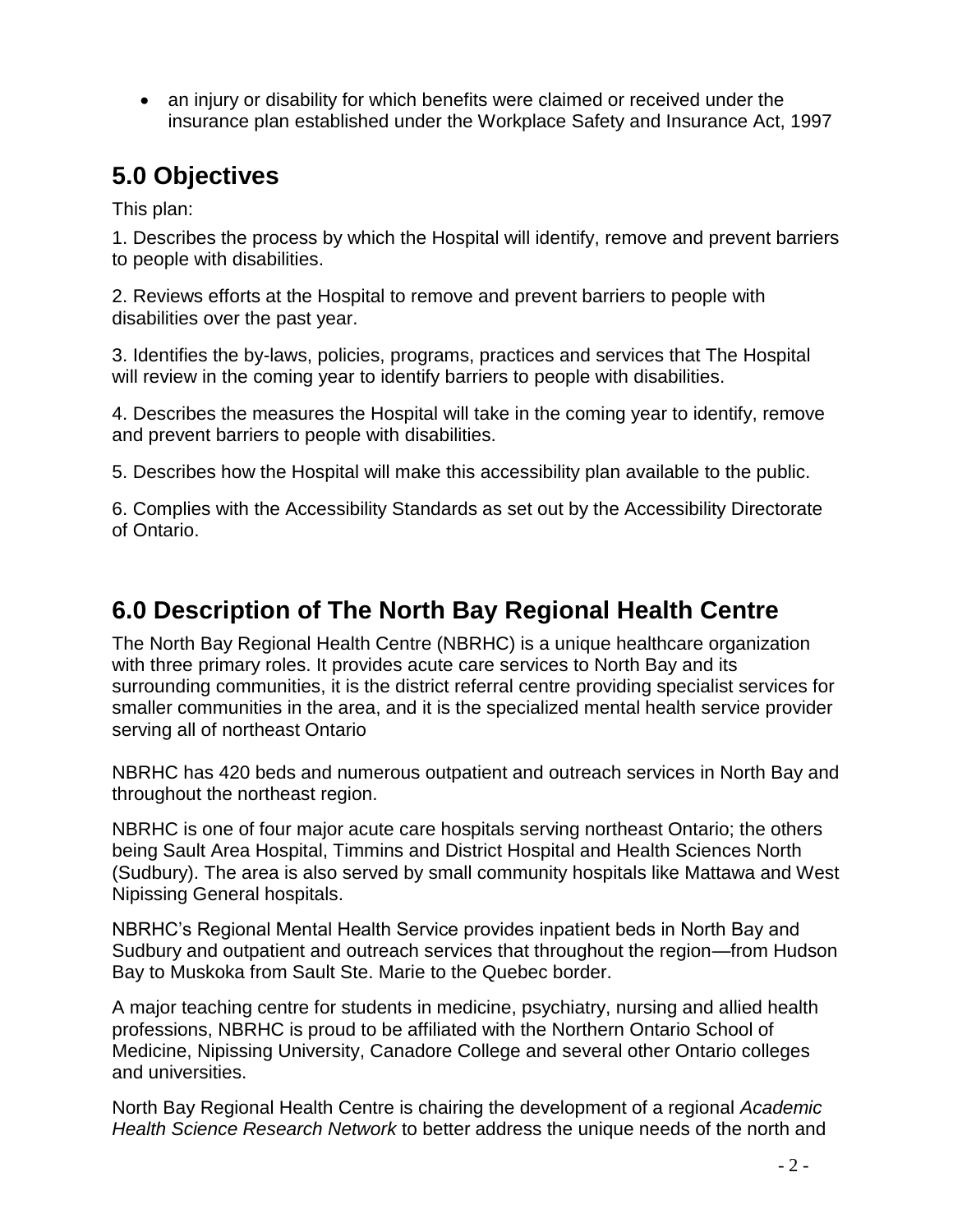overcome barriers that impact academic health care. It will try to ensure the translation of knowledge into innovative healthcare solutions.

NBRHC is truly a caring place. Our staff and physicians maintain high standards and are flexible and innovative and ready to try new approaches that will improve patient care. Patients and their families repeatedly tell us that they appreciate the warm and skilful care they receive at NBRHC.

For further information visit our website at [www.nbrhc.on.ca](http://www.nbrhc.on.ca/)

#### **Mission Statement**

The North Bay Regional Health Centre provides safe, integrated, high quality, client focused care in its dual role as a district referral hospital and a specialized regional mental health centre for northeast Ontario.

## **Our Vision**

The North Bay Regional Health Centre is dedicated to the optimal physical and mental health well being of those we serve.

#### **Our Values**

*With Pride, We Care*

- *Compassion*
- *Accountability*
- *Respect*
- *Excellence*

# **7.0 The Accessibility Working Group**

The NBRHC President and CEO in consultation with the Board of Directors authorized the Working Group to:

- Review Accessibility Standards as set out by the Accessibility Directorate of Ontario which are applicable to NBRHC
- Review and list by-laws, policies, programs, practices and services that cause or may cause barriers to people with disabilities;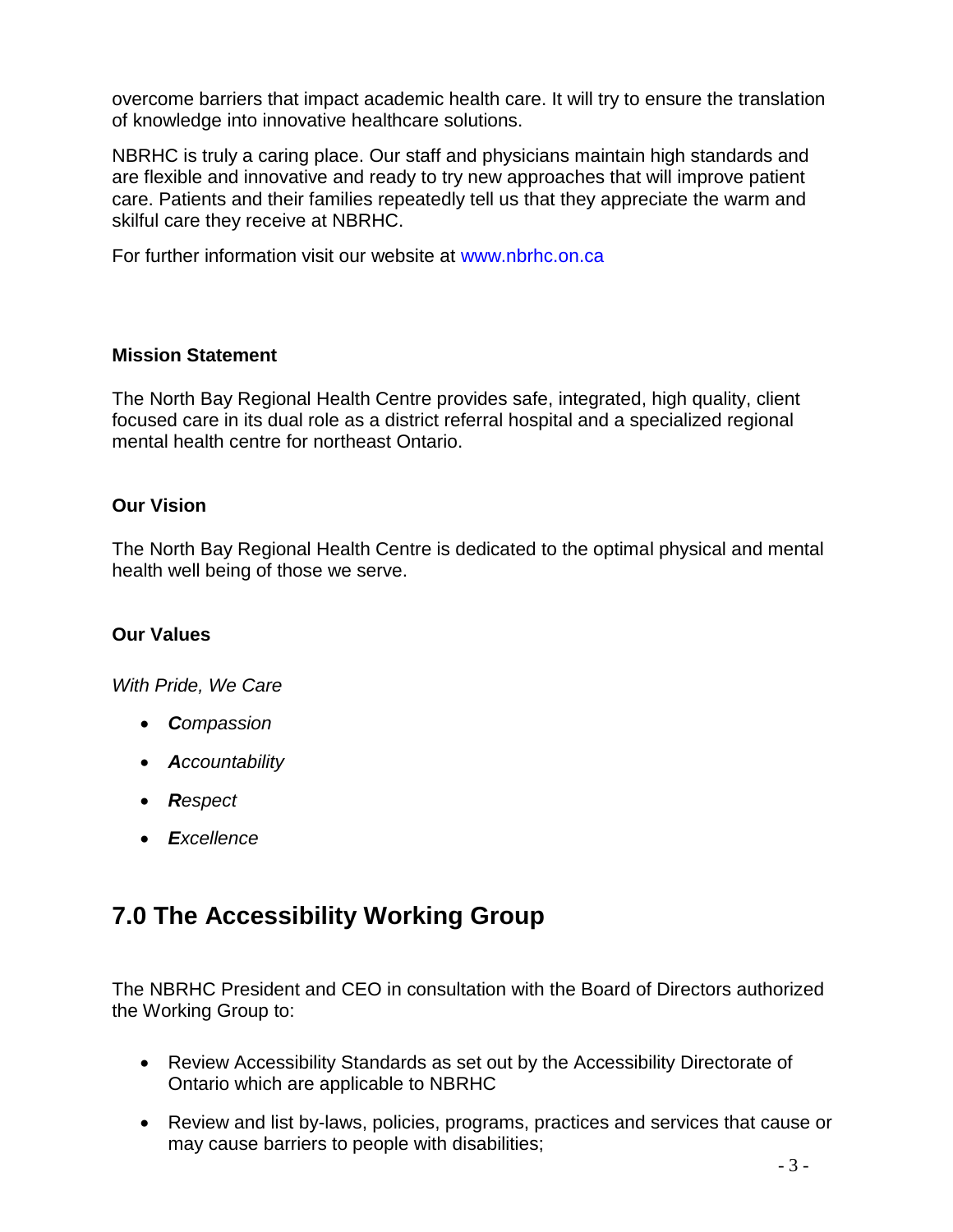- Identify barriers that will be removed or prevented in the coming year;
- Describe how these barriers will be removed or prevented in the coming year; and
- Prepare a plan on these activities, and after its approval by the Senior Administrative Team, make the plan available to the public.

## **7.1 Terms of Reference**

#### **Purpose**

To oversee the development, review, implementation and evaluation of the NBRHC Accessibility Plan.

## **Functions**

- 1. The Committee will have an understanding of the organizations' facilities, bylaws, legislation, policies, programs, practices and services.
- 2. The Committee will have an understanding of the barriers to access issues for people with disabilities.
- 3. The Committee will: a) Review recent initiatives and successes in identifying, removing and preventing barriers.
	- b) Identify (list or categorize) barriers that may be addressed in the coming year.
	- c) Advise the organization regarding the setting of priorities and the development of strategies to address barrier removal and prevention
	- d) Enable the enactment of pertinent accessibility legislation and standards.
	- e) Specify how and when progress is to be monitored.
	- f) Write, approve (seek Board approval), endorse, submit, publish and communicate the plan.
	- g) Review and monitor the plan.

## **Membership**

Representation from:

- Senior Management
- Facilities Management
- Technological Service Delivery (IT/IS)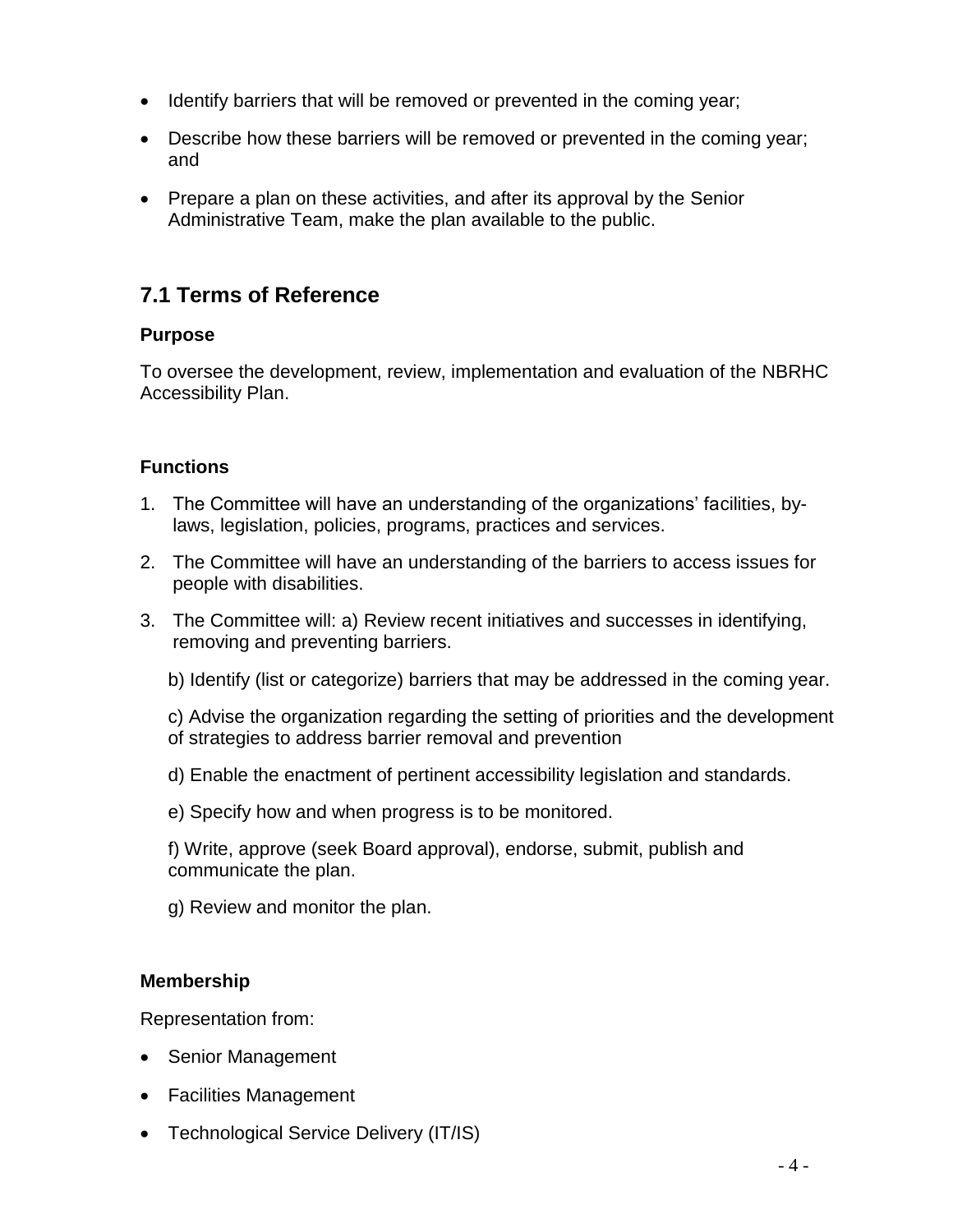- Staff with personal or professional knowledge of disability issues (rehabilitation, geriatrics, disabilities awareness)
- HR Policy staff
- Planning and Development
- Staff and Volunteer work groups as required
- Community members with disabilities

## **Meeting Frequency: Quarterly**

**Reporting Relationship:** To the Senior Leadership Team of NBRHC

#### **Members of the Accessibility Working Group: check all titles to ensure they are up to date**

Dave Smits, VP Facilities and Clinical Support Services Mariann Hibbard, Division Head/Director, CCC & Seniors Program Mgmt Pat Stephens, Director, Public Relations and Communications Judy Deacon, Occupational Therapist Leslie Manary, Professional Practice, Quality Performance Francesca Morabito, Canadian Hearing Society Tina Heppenstall, Attendance Support Consultant Aidan West, Division Head/Director AIPU MH IP Program Mgmt Lise St. Marseille, Division Head/Director Kirkwood Program Mgmt Sandy Cantin, Nurse Clinician, Education Darren Pace, Coordinator, Clinical Practice Elena Paris, Patient Registration, ER Oriana Webster, Volunteer Engagement, Volunteer Services Paul Espinosa, Manager, Building Management and Clinical Engineering Services Melanie Malette, Webmaster, Information Systems

# **8.0 Hospital commitment to accessibility planning**

The North Bay Regional Health Centre is committed to:

- The continual improvement of access to facilities, policies, programs, practices and services for patients and their families, staff, health care practitioners, volunteers and members of the community;
- The participation of people with disabilities in the development and review of its annual accessibility plans;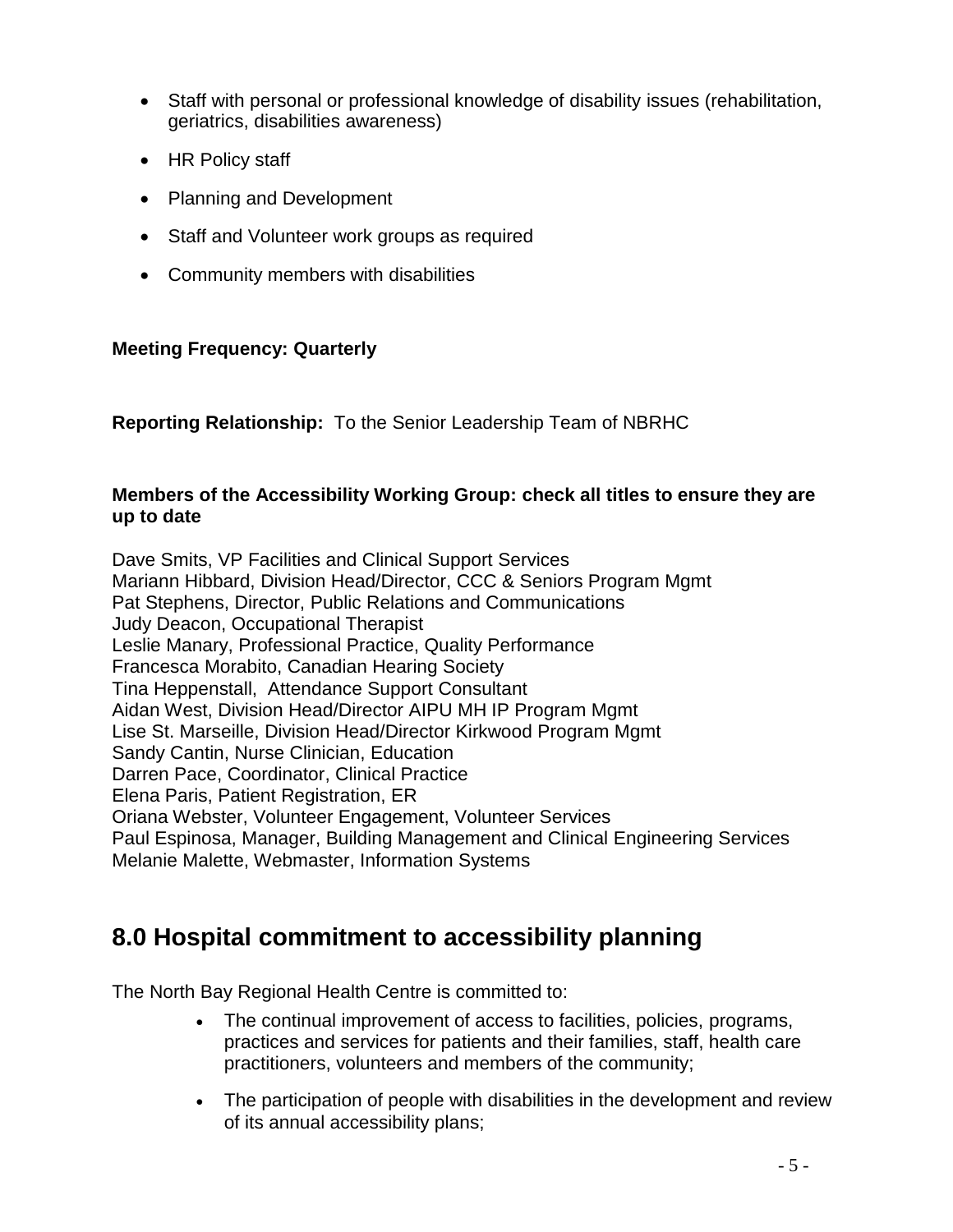- Ensuring hospital by-laws and policies are consistent with the principles of accessibility; and
- The ongoing support of an Accessibility Working Group at the hospital*.*

The fundamental foundation for ensuring the development of an accessible environment is the development of a culture that supports barrier-free access to care and services and the establishment of corporate policies, and multi-year strategies that set and maintain clear expectations and resources for barrier identification and removal.

The enactment of the provincial accessibility standards such as the Customer Service Standards and the Integrated Accessibility Standards will serve as guideposts to the Accessibility Committee in prioritizing the activities that must be undertaken to fulfill its requirements over the next several years. The Accessibility Committee is also to act in a timely manner, on barriers identified by people with disabilities and their families through feedback mechanisms.

## **9.0 Barrier Identification**

## **BARRIERS THAT WERE ADDRESSED IN 2011-2012**

- Automatic Door Openers were installed in the following locations throughout the Hospital:
	- Diagnostic Imaging; Registration area and OBSP
	- $\triangleright$  Diagnostic Imaging to the Emergency Department
	- $\triangleright$  Diagnostic Imaging to the Ortho Clinic
	- Entrance to Women and Children's Care Centre from Main Street
- Door Hold Opens were added in the following areas:
	- Outpatient Rehab main Door
	- **▶ Ortho Clinic Main Door**
	- $\triangleright$  Pain Management Clinic
	- Day Surgery Corridor to Patient Locker Room
	- ▶ Diagnostic Imaging Portering Access to Ultrasound
	- $\triangleright$  Spiritual Centre Main Entrance
	- $\triangleright$  Inpatient Gym Entrance
- Wheelchair access from Evergreen Lodge Living Room Exit to Patio
- Registration window in the Outpatient Lab Reception is now wheelchair accessible
- Additions of grab bars in public washrooms